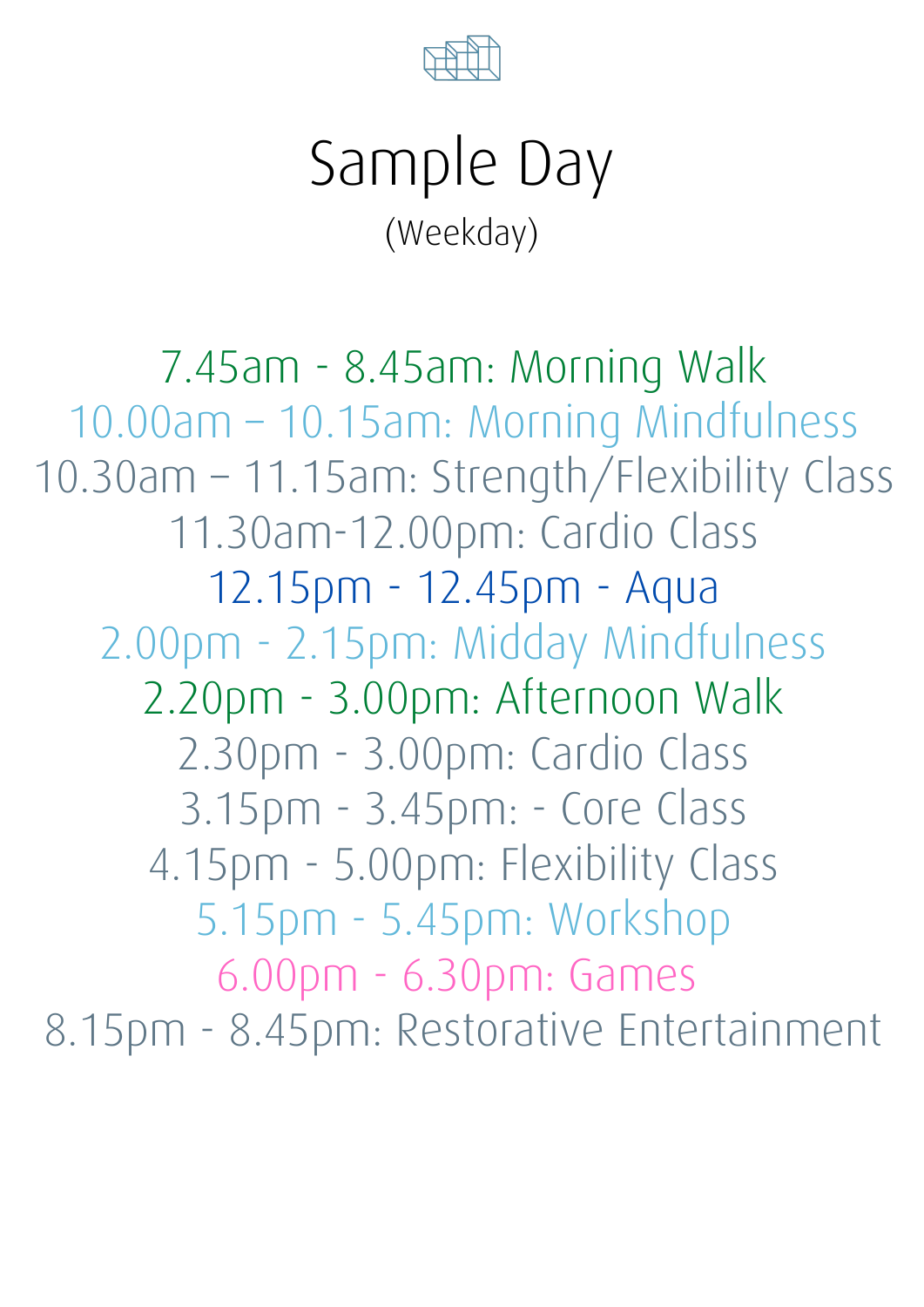High Intensity Interval Training. 20 seconds of giving everything you ' ve got, to earn 10 seconds rest in between exercises!

### Indoor Bootcamp

Bootcamp style! Using equipment and body weight moves to challenge your limits.



# Cardio Classes

#### HIIT

#### Box Fit

What is cardio? A cardio based class can be anything that raises the heart rate and gets the lungs working hard. These sort of classes usually get you breathing fast and feeling sweaty.

Based on the training used for boxing, including skipping, boxing drills, footwork, pad work and abdominal exercises.

### Conditioning

With a range of exercise techniques that includes aerobics, floor work, weights and resistance training, you're guaranteed a varied class that will hit those areas that other workouts miss.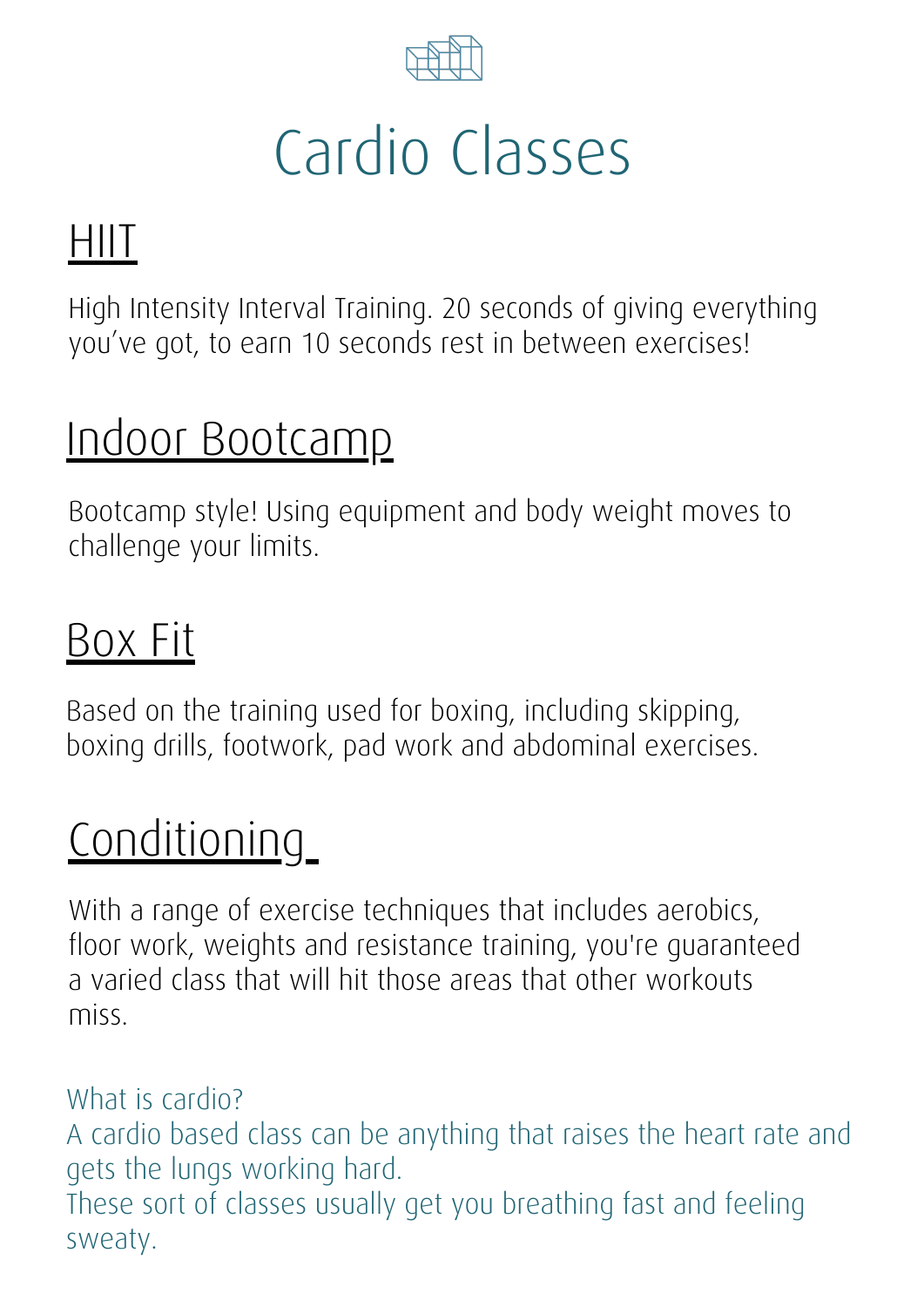

Build strength, endurance and stamina using various equipment, it could be a barbell, dumbbells, kettlebells or plates!

#### Core

This class is designed to build core muscle groups while improving posture through performing a variety of exercises that strengthen the abdomen and back muscles and increase flexibility.

#### What is Strength training?



# Strength Classes

Any exercise that causes the muscles to contract against an external resistance.

Expect to feel the burn in the muscles rather than the lunges.



# Water based Classes

#### Aqua Aerobics

Moving in water allows for less strain on the joints and more mobility to be found. A high cardio, low impact pool party!

#### What is a water based class?

Aquatic exercise is a low-impact activity that takes the pressure off your bones, joints and muscles. Water also offers natural resistance, which can help strengthen your muscles. Aqua is for everyBODY!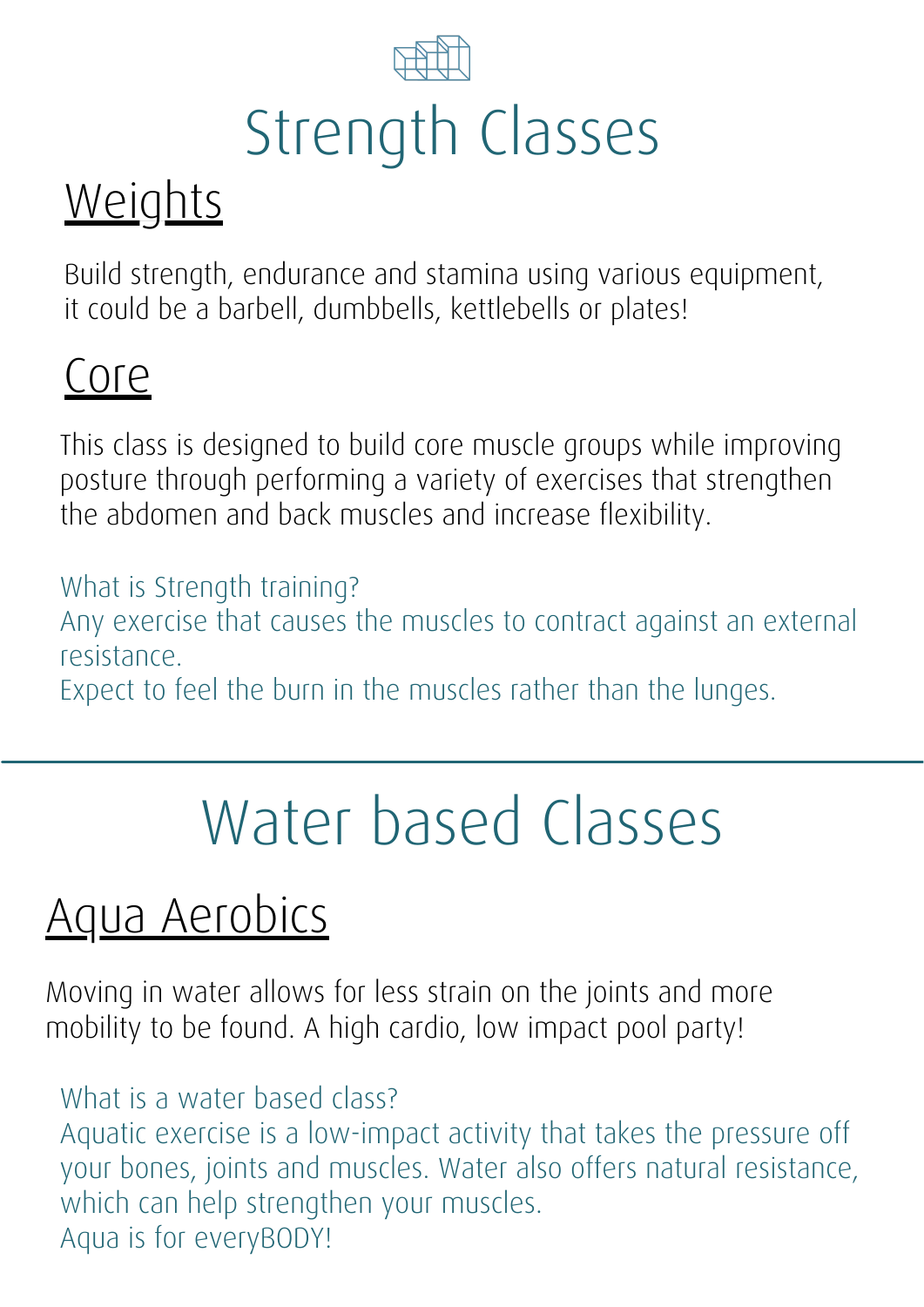### Yoga

Connecting the mind, body and breath, to find balance and harmony with ones self. The practice flows through varying asana that stretch and strengthen, finishing off with a grounding shavasana. We offer;

YOGA STRETCH- Focusing on stretching the muscles, perfect for beginners or those that want to stretch out with more of a flow HATHA - A gentle practice.. Great for beginners VINYASA - A more dynamic flowing practice



# Flexibility Classes

### Stretch

Stretching is just as important as cardio and weight training. We work on increasing mobility and flexibly, realigning and releasing tension.

### Pilates

Fundamental Pilates techniques applied to the body to restore alignment and posture whilst finding strength by isolating the muscles.

#### What is flexibility?

It's about working into a range of movement in the joints and muscles. Lengthening an aligning to allow us to move more freely.